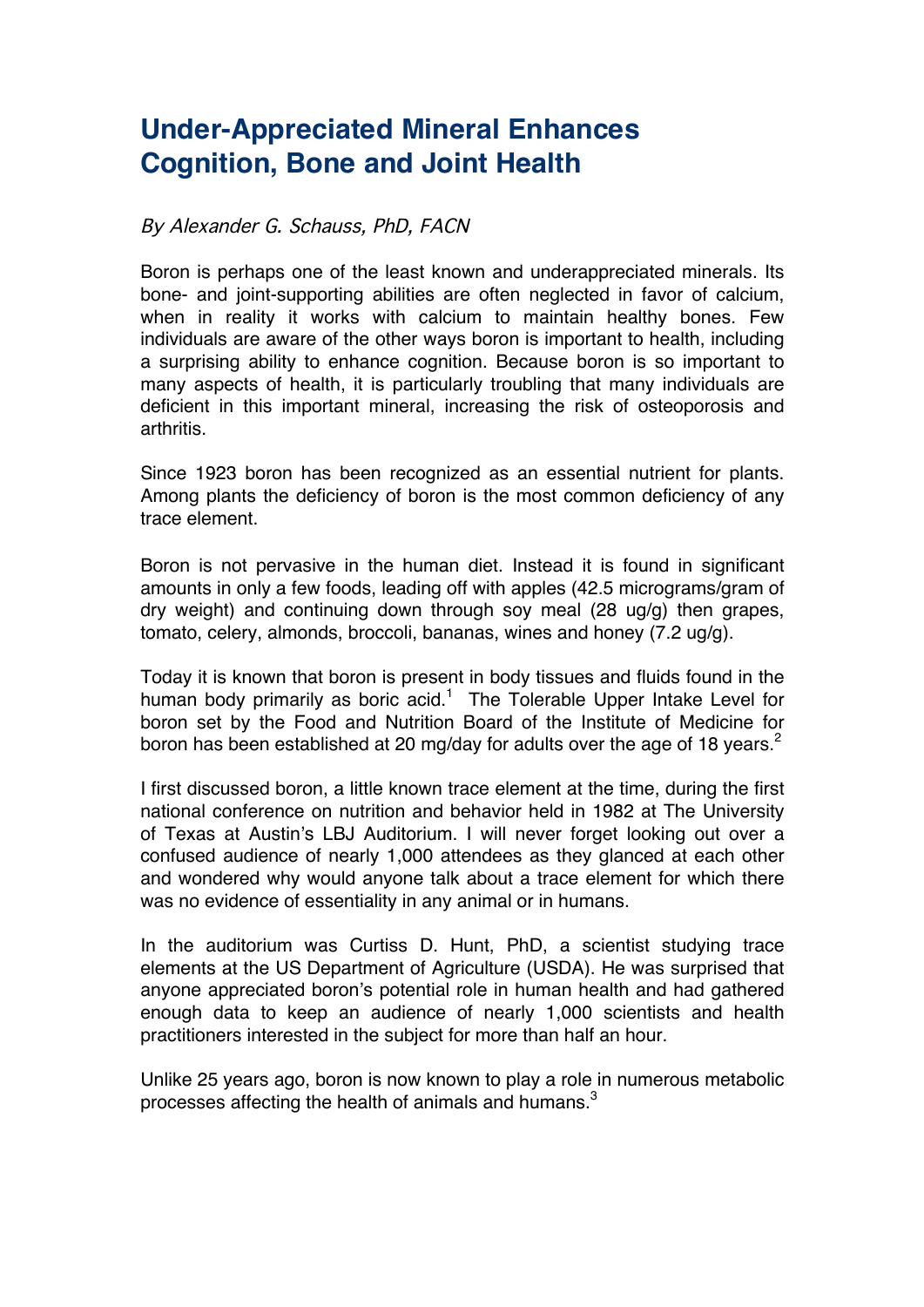# **Bone-Building Nutrient**

Boron's role in human health is now known to be diverse. Inadequate boron intake is involved in inflammatory processes, including joint swelling, restricted movement, as well as body temperature, antibody production, blood hemostasis, serine protease (which is linked to platelet aggregation), activity of lipoxygenase (an enzyme that helps control inflammation) and metabolism of leukotrienes, chemical mediators of inflammation.<sup>4</sup> However, perhaps boron's most well-known role in health is its ability to maintain the bones and joints.

In the audience at that 1982 conference was Forrest Nielsen, PhD, who at the time worked at the USDA's Grand Forks Human Nutrition Research Center in North Dakota. In subsequent years, Nielsen would demonstrate that boron deficiency combined with insufficient magnesium intake contributed to detrimental changes in bones due to suboptimal bone formation and maintenance.<sup>5</sup> He and his colleagues demonstrated that inadequate boron intake depressed plasma ionized calcium and calcitonin and elevated plasma total calcium and urinary excretion of calcium. Today we know the mechanism of action better based on the discovery that boron deprivation in humans causes increased urinary calcium excretion.<sup>6</sup>

In addition to how suboptimal boron intake adversely affects bone health, boron and/or magnesium deprivation also causes changes that are seen in women with postmenopausal osteoporosis. This is because boron and magnesium are needed for optimal calcium metabolism. Without sufficient intake of both elements, bone loss is accelerated, which over time results in excessive bone loss that can lead to osteoporosis in men and women.

Other research done with chickens demonstrated that boron supplementation stimulated the growth and partially corrected leg abnormalities in vitamin D3/cholecalciferol-deficient chicks.<sup>7</sup> This suggested that one of the functions of boron appears to be its involvement in bone mineralization and structure. Years later it was shown that indeed this is true in pigs, whose metabolism and physiology is much closer to that of humans.<sup>8</sup>

When this discovery was factored into the incidence of osteoarthritis worldwide based on World Health Organization (WHO) statistics, it was discovered that people living in areas of the world with high levels of boron in the soil (and hence local foods) had a much lower incidence of arthritis, compared to those living in areas that had deficient levels. For example, the country with the highest arthritis incidence in the world, Jamaica, also had the lowest concentration of boron in the soil found in any country in the world.<sup>9</sup>

Part of the reason for this inverse relationship was more recently made clear with the discovery that dietary boron had a similar effect as supplementation with estrogen in humans.<sup>10</sup> What is known today is that large amounts of dietary boron can benefit vitamin D3 and calcium status in humans.<sup>11</sup>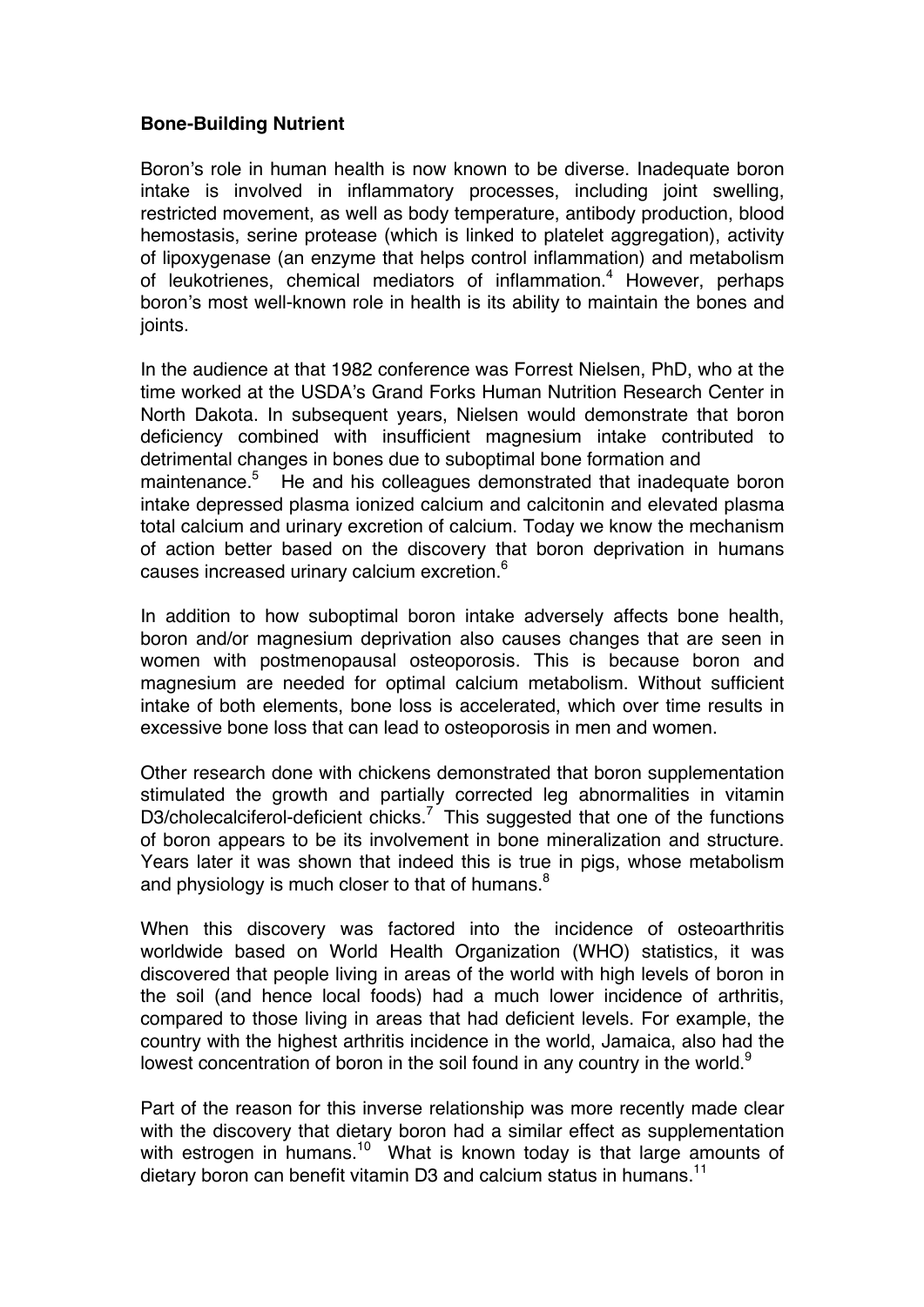# **Surprising Role in Hormonal Health**

To understand this relationship between boron to calcium and vitamin D, some steroid chemistry must be explained. Boron is necessary for the formation of specific steroid hormones. A clinical trial has demonstrated that both 17-beta-estradiol and testosterone levels significantly increase in postmenopausal women consuming 3 mg/day of boron for 7 weeks.<sup>12</sup> In this study, boron supplementation caused a twofold increase in testosterone concentrations and a significant increase in calcium retention. In another study, men given 10 mg of boron a day for 4 weeks experienced a significant increase in 17-beta-estradiol levels and an increase in plasma testosterone.<sup>13</sup>

Boron's ability to play a role in the formation of specific steroid hormones partially explains its effect on arthritis. Boron can complex with hydroxyl groups and form corticosteroids, which are known to alleviate symptoms associated with rheumatoid arthritis. Research performed in Australia demonstrated that when there were high levels of boron in the soil and water, the number of cases of musculoskeletal diseases was found to be 50 percent lower in areas that had low boron concentrations in water and soil.<sup>14</sup>

It is now believed that high levels of dietary boron can postpone the onset and lessen the severity of arthritis, which has already been demonstrated in experiments in rats, partially due to the inhibition of T-cell activity, associated with arthritis, and the modulation of serum antibody levels.<sup>15</sup>

Boron also has been shown to lower plasma lipid levels, possibly by decreasing lipid accumulation and promoting cholesterol removal for tissue although far more research needs to be done to explain how this works.<sup>16</sup>

### **Brain-Boosting Actions**

Boron is much more than another mineral—it is a dynamic trace element when consumed in physiologic amounts that can affect a broad range of life processes involving macrominerals, energy substrates such as glucose and triglycerides, amino acids and proteins, free radicals and even estrogen. Any one of these processes cannot only effect the composition but also the function of numerous body systems.<sup>17</sup>

One of the most interesting aspects of boron's range of nutritional benefits is its positive effect on the brain and central nervous system. Inadequate boron intake can contribute to a lack of energy, ability to stay focused on tasks and mental alertness. To demonstrate this, I had a class of students taking a heavy load of second and third year med school courses participate as volunteers in a randomized, double-blind, placebo-controlled study, to help them gain practical experience in learning how clinical studies are designed.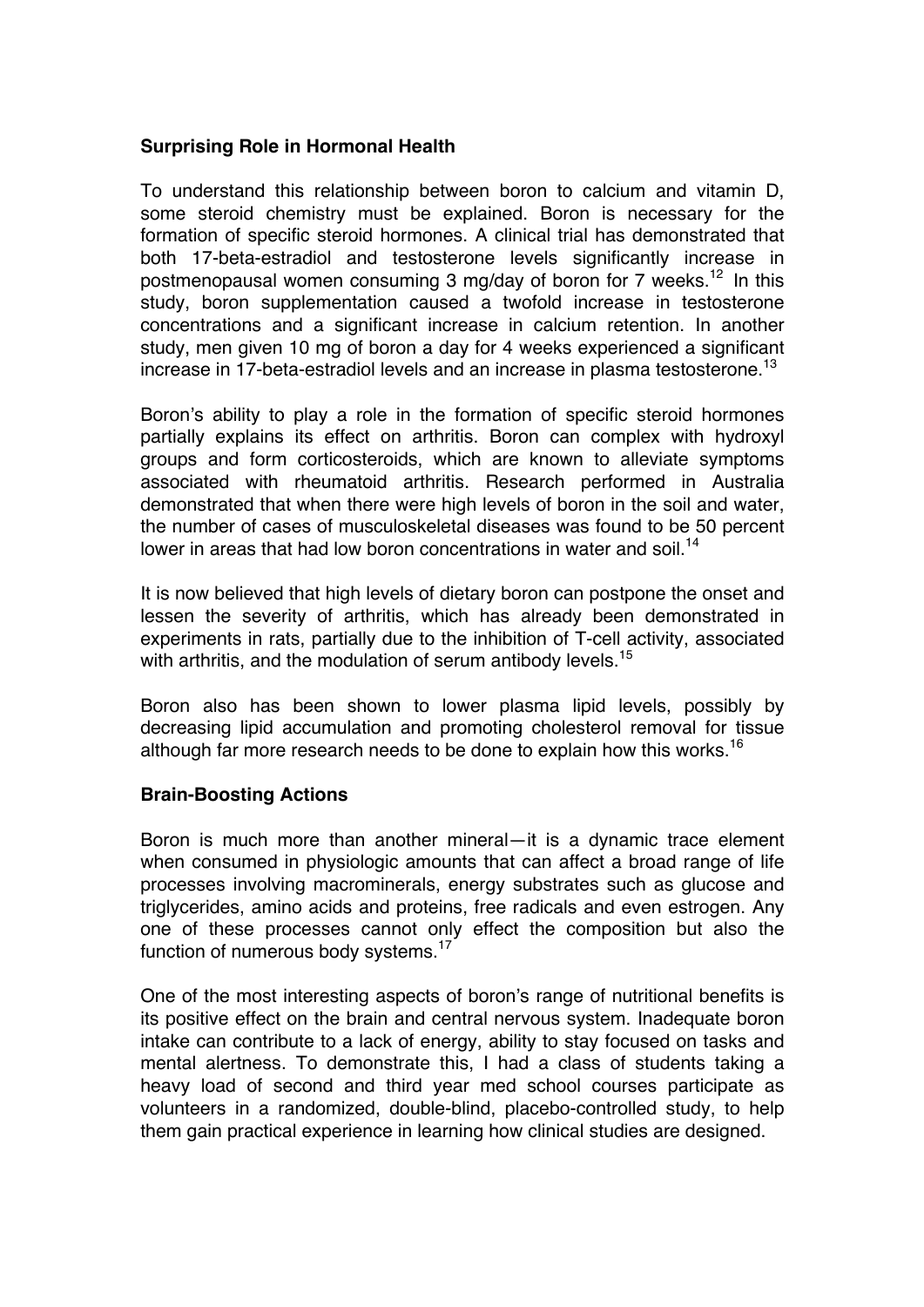The goal was to evaluate the effect of boron on mental alertness. Students received either a placebo capsule or 3 mg of boron daily for three months. Neither the students nor I knew which student received the placebo and which student received the boron. After just one month I was fairly certain which students were taking boron supplements rather than the placebo based on my observation of their level of alertness and participation in class discussions. At the end of the study I discovered that I had correctly selected 92 percent of the students on boron based on my observations during class. When the code was broken and we found out whom had taken what, it supported not only their own impression as to whether they were on boron supplementation or placebo, but also mine as well. The difference was obvious to almost every student.

The explanation for these results was that inadequate boron intake lowered the activity in brain regions associated with alertness. This has been shown experimentally in humans who were carefully monitored for changes using an electroencephalogram (EEG) following boron supplementation.<sup>18</sup>

### **Widespread Deficiency**

Many people ask: "Can't foods rich in boron meet my requirements for boron?" Unfortunately, the level of boron in a food depends on geographical factors, and worse, very few foods containing physiologically adequate levels of boron exist in the food supply chain to meet our needs. Even an apple, a good source of boron, can have very low levels of boron depending on whether it is grown in a dry or wet climate.

In early 1982 I was traveling from a nutrition conference in Australia to another nutrition conference in New Zealand. As luck would have it I found myself sitting next to a professor from Australia who was traveling to the same conference. I looked at the conference program and noticed he was going to discuss the role of trace elements in the development and treatment of arthritis in sheep. I found the title of his presentation quite puzzling as the conference was about human health, not sheep's.

What I quickly learned from him was that New Zealand had less then three and a half million people living in the country, yet it had over 65 million sheep. Hence, sheep were important to New Zealanders. What I also did not know was that sheep experienced the same kind of osteoarthritis that humans did.

What caught my attention was what he would discuss at the conference, and what I was privy to learn from his years of research: boron levels in the plants the sheep consumed determined the incidence and severity of arthritis. As a result of years of meticulous record keeping, he had observed a clear association between boron intake and osteoarthritis in sheep.

His research contributed to the growing evidence that certain rainy regions of New Zealand deficient in boron had much higher levels of arthritis not only in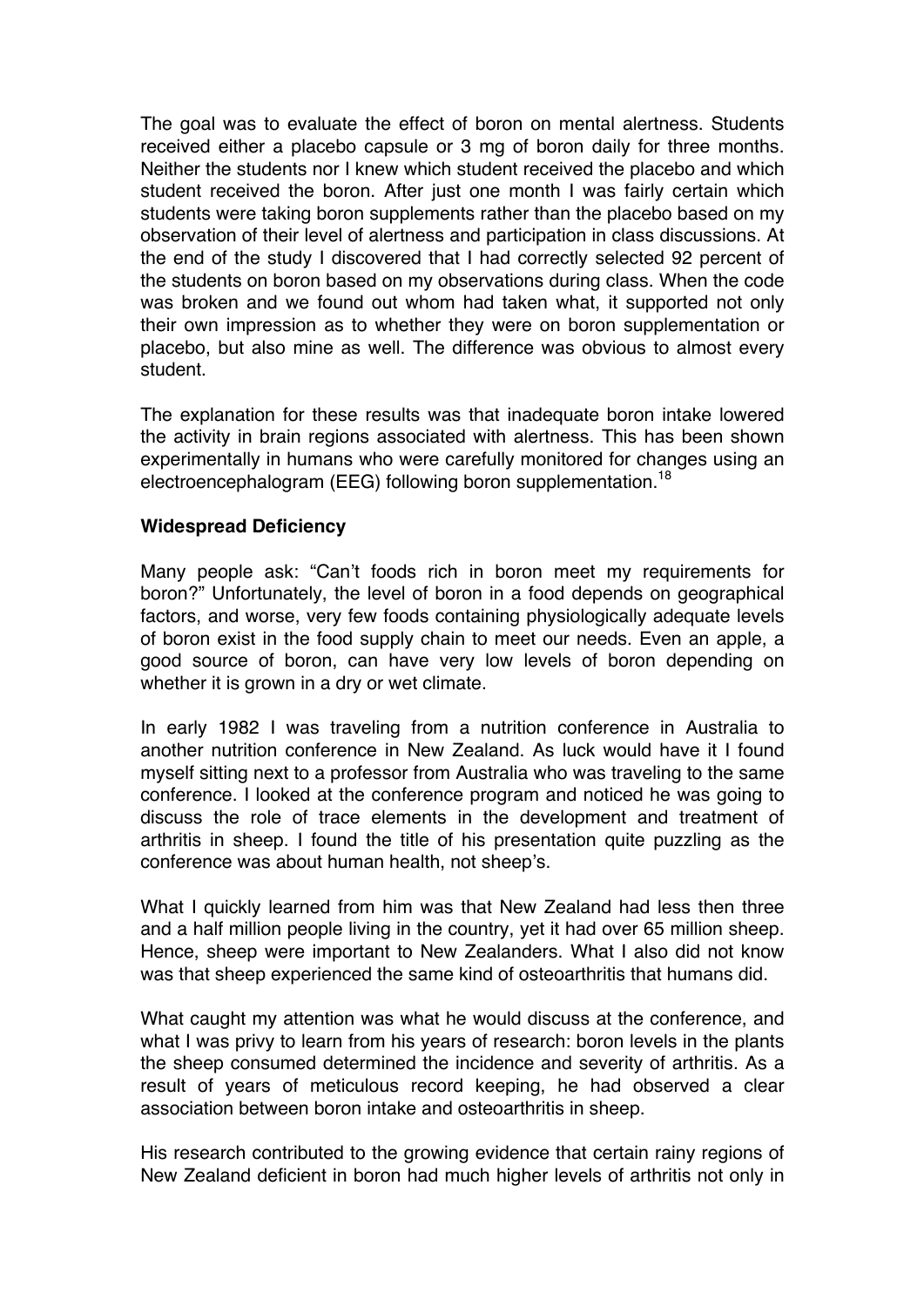sheep but humans as well. It was in these areas of the country that the incidence of severe arthritis was dramatically high. By comparison, the driest parts of New Zealand, which experienced far less leaching of boron out of the soil, had much lower incidences of arthritis among sheep, with only the mildest symptoms associated with arthrosis (a joint disorder).

His astute observation led to a series of experiments. Sheep suffering from arthritis and grazing on land depleted of boron were given boron supplements. The animals showed marked improvements in mobility. In addition, the most surprising discovery was that the offspring had somehow acquired some protection from arthritis development later as adults when they continued to receive boron supplementation. Even more important was the recognition that this research might have implications in humans.<sup>19</sup>

#### **Boron Supplementation**

Because boron is rapidly absorbed and then excreted in the urine, its potential for toxicity in humans is of the lowest order. There is no evidence of toxicity in humans when given 10 mg of boron daily for long periods.<sup>20</sup> However, in individuals with kidney problems, boron intake, like any intake of a mineral supplement, particularly potassium, should be carefully monitored as impaired kidney function could reduce excretion resulting in boron accumulation.

#### **Conclusion**

Boron is one of the most important minerals involved in bone and joint health. Its role is likely as important as calcium and vitamin D. Furthermore, boron can increase mental alertness, reduce inflammation and help in the metabolism of key hormones. The widespread boron deficiency that exists throughout the United States and the world indicates that supplementation with this often overlooked mineral may positively affect many aspects of health.

### **Alexander G, Schauss, PhD, FACN**

Alexander G. Schauss, PhD, FACN is the Senior Director of the Natural and Medicinal Products Division of AIBMR Life Sciences, Inc., in Puyallup, Washington. He also is a Fellow in the American College of Nutrition and a former Clinical Professor of Natural Products Research and Adjunct Research Professor of Botanical Medicine at the National College of Naturopathic Medicine in Portland, Oregon. Additionally, his extensive experience includes time spent as a member of the National Institutes of Health (NIH), Office of Alternative Medicine Advisory Council, the Ad Hoc Developmental Planning Committee of the NIH Office of Dietary Supplements, and as a reviewer of botanical standards and information monographs for the U.S. Pharmacopoeia Convention (USP). Previously, the U.S. government appointed him to represent the United States as a voting member of the World Health Organization's Study Group on Health Promotion. In 2005, Dr. Schauss received the Linus Pauling Lecture Award "for contributions in the medical sciences" from the American College for the Advancement of Medicine.